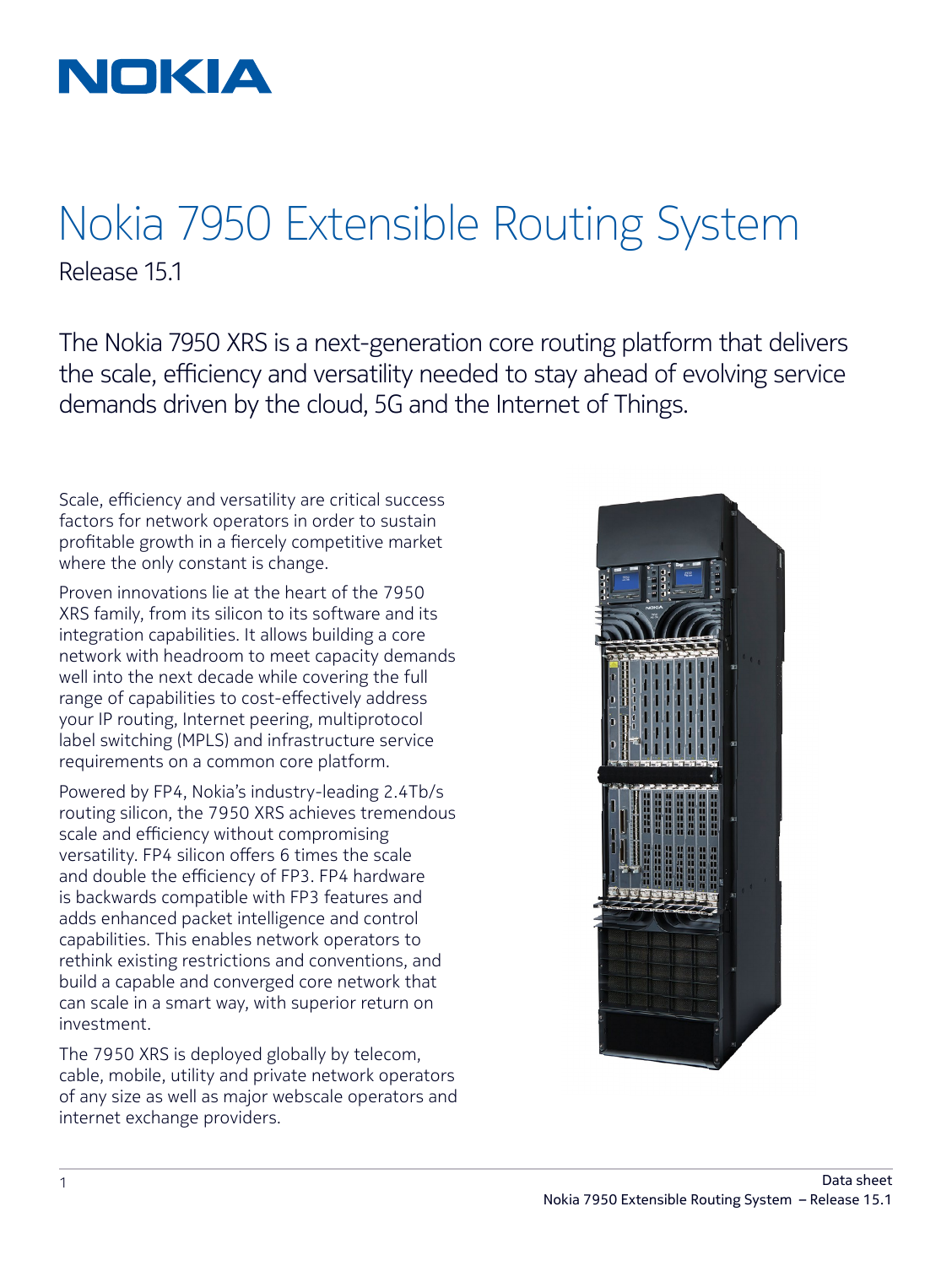

# 7950 XRS family overview

The 7950 XRS family is designed to meet the needs of global, national, regional and private network operators of all sizes.

It offers a common platform that addresses the full spectrum of networking needs for public and private internet backbones and peering points, metropolitan and regional aggregation hubs as well as cloud, data center and mobile core infrastructure. This will enable network operators to deliver the immersive ultra-broadband service experiences that consumers aspire to today and will expect tomorrow.

## **One platform for all services**

The 7950 XRS addresses the full range of core routing requirements using common hardware that is powered by Nokia's FP4 and/or FP3 routing silicon and runs the proven, resilient and featurerich Nokia Service Router Operating System (SR OS).

A flexible, pay-as-you-go software licensing model allows you to build a versatile, reliable and converged core network that evolves with your needs while protecting your hardware investments.

### **Scale with superior economics**

A modular and extensible hardware design ensures granular and economical scaling of switching capacity and port density. A single 7950 XRS-20e chassis equipped with FP4 hardware delivers up to 96 Tb/s half duplex switching capacity, with port densities of up to 480 100GE or 4,800 10GE interface ports, and flexible 10GE and 40GE breakout options provided by universal QSFP28 ports. A single chassis equipped with 6-port CFP8 XMAs supports up to 120 400GE clear channel interfaces with SR, LR or FR optics.

### **IP/optical integration**

Tunable 10G and integrated 100G coherent PM-QPSK tunable DWDM optics enable the 7950 XRS to directly interface with the photonic transport layer without requiring optical transponders.

A standards-based GMPLS user-network interface (UNI) enables IP/optical control plane integration, allowing the 7950 XRS to efficiently coordinate IP routing and transport requirements across administrative boundaries and to dynamically set up optical segments and end-to-end transport connections.

#### **Cross-domain management**

The 7950 XRS is managed by the Nokia Network Services Platform (NSP), supporting integrated element and network management with end-to-end orchestration of network resource provisioning and assurance operations. Operational tools, including the Nokia 5650 Control Plane Assurance Manager (CPAM), provide additional visibility and flexibility in monitoring and troubleshooting IP control plane issues.

### **Carrier SDN integration and automation**

The 7950 XRS and SR OS enable multivendor SDN control integration through OpenFlow, PCEP and NETCONF/YANG. Network operators can leverage the 7950 XRS in combination with the NSP to introduce scalable and integrated carrier SDN control across IP, MPLS, Ethernet and optical transport layers.

The NSP supports unified service automation and network optimization with comprehensive path computation capabilities to enable source-based routing and traffic steering with segment routing support, online traffic engineering and resource optimization, and elastic bandwidth services for dynamic cloud applications. The NSP is further assisted by Nokia Deepfield analytics to support insight-driven automation of network and flow optimization as well as DDoS attack mitigation.

## **Common elements and attributes**

The 7950 XRS core router family shares fundamental attributes that ensure consistency, operational ease of use and investment protection for network operators.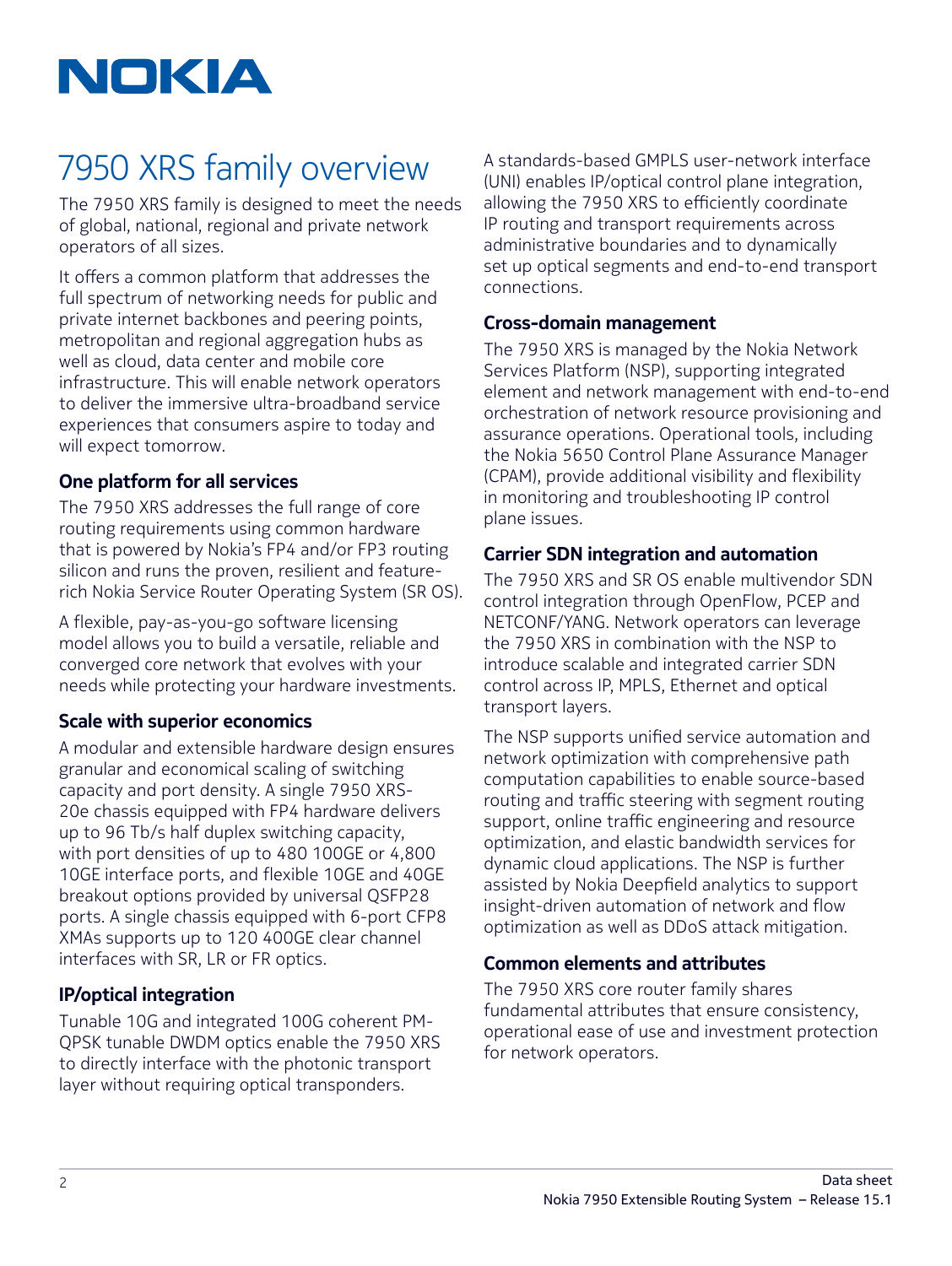

## **Routing silicon**

The 7950 XRS leverages Nokia's industry-leading FP4 NPU routing silicon to ensure optimal performance and scaling of a rich and complete Layer 2 and Layer 3 feature set that addresses all core deployment scenarios. The 2.4 Tb/s FP4 chipset is Nokia's fourth-generation NPU leveraging state-of-the-art 16nm 2.5/3D FinFET Plus silicon technology. It is the industry's first multiterabit routing silicon, and provides the perfect geometry for high-density 100 and 400G interface modules, with support for 1TE line rates as standards become available. It offers deterministic forwarding performance with enhanced packet intelligence and control capabilities for advanced traffic management and granular DDoS filtering policies.

These silicon innovations drive the high level of flexibility and performance needed for converged backbone and metro core deployments, including IP routing and peering, MPLS switching, VPN infrastructure services and data center interconnection applications.

### **Interface modules**

The Nokia 7950 XRS uses a pair of complementary modules to support current and future interfaces. XMA Control Modules (XCMs) contain a slot-level control plane subsystem and switch fabric interface. Expandable Media Adapters (XMAs) contain the forwarding complex and provide a wide range of GE, 10GE, 40GE, 100GE and 400G interface options.

A flexible software licensing scheme allows for customizing XMAs for diverse core router applications, with configurable quality of service (QoS) granularity. This enables operators to consolidate core routing systems on a single platform, and to rapidly respond to evolving requirements with minimal impact and maximum investment protection.

## **Operating system**

The 7950 XRS family is based on the proven SR OS, carrying forward over a decade of experience in the IP networks of more than 750 network operators worldwide. With a single common OS across the Nokia routing portfolio, network operators benefit from an extensive track record of reliability in the field and a full suite of features to enable resiliency, high availability and in-service software upgrades (ISSUs).

### **Power and cooling efficiency**

The 7950 XRS system design incorporates intelligent power management capabilities to monitor power consumption of individual components, assure power safety thresholds, and manage power-up and power-down priorities in the event of degraded power availability. Other key enhancements include clock gating techniques that dynamically reduce power to system components not in use.

Redundant, modular fan trays that are linearly modulated provide appropriate and efficient cooling with reduced noise levels. The 7950 XRS-20 uses two linear, 1+1 redundant fan trays in a stacked configuration for primary system cooling while the XRS-20e uses three impeller fan trays in a side-byside configuration.

A "pull" airflow design, in combination with impedance panels and air guides, ensures an even distribution of air to every section of the system. Hot air exhaust through the back of the chassis ensures a clean separation between the hot and cold aisles. An optional top plenum accessory is available for the 7950 XRS-20 to enable hot air exhaust at the top of the chassis for additional cooling efficiency.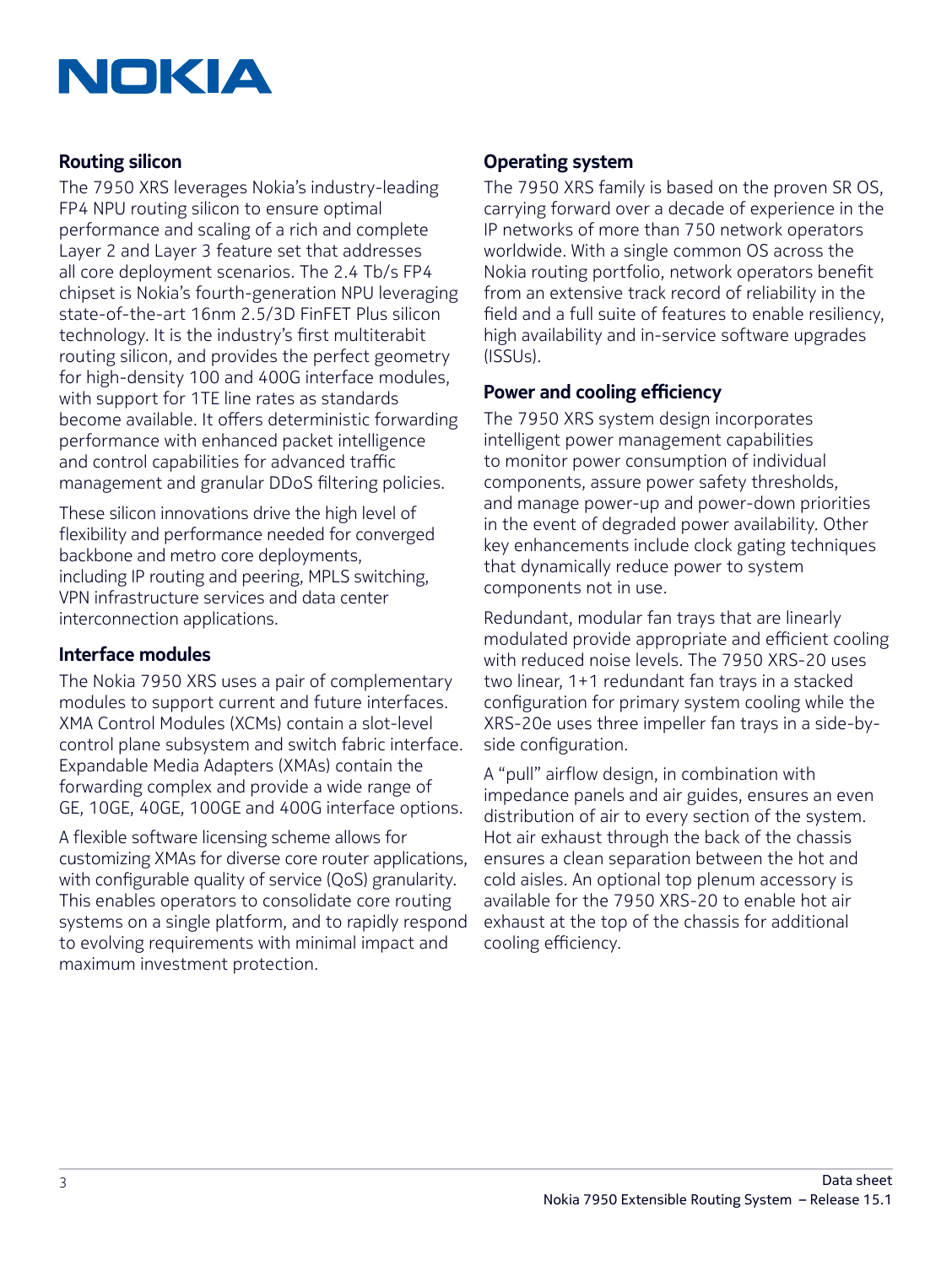





## 7950 XRS-20e

The Nokia 7950 XRS-20e delivers up to 96 Tb/s half duplex routing capacity in a single 19-in rack.

The XRS-20e offers 20 slots with enhanced power and cooling capacity to support 2.4 Tb/s full duplex aggregate interface capacity. Fully equipped with FP4 hardware, it offers up to 480 100GE, 120 400GE or 4,800 10GE wire rate ports in a single rack, with additional 10 and 40G breakout options.

The XRS-20e comes in two chassis variants: a universal variant supporting all AC and DC power options, and an AC/HVDC variant. The XRS-20e is functionally compatible with the XRS-20. All hardware components except the fan trays and XMA Control Modules are common and interchangeable.

## 7950 XRS-20

The Nokia 7950 XRS-20 provides up to 64 Tb/s half duplex routing capacity in a single 19-in rack.

Each XRS-20 system offers 20 slots, each capable of 1.6 Tb/s full duplex aggregate interface capacity. Fully equipped with FP4 hardware, it offers up to 320 100GE, 80 400GE or 3,200 10GE ports in a single rack.

The 7950 XRS-20 supports a mix of FP4- and FP3-based XCMs and XMAs in the same chassis by exchanging the SFM cards for FP4 variants. All other hardware components, including CPM, CCM, fans and APEQs, can be reused to maximize investment protection.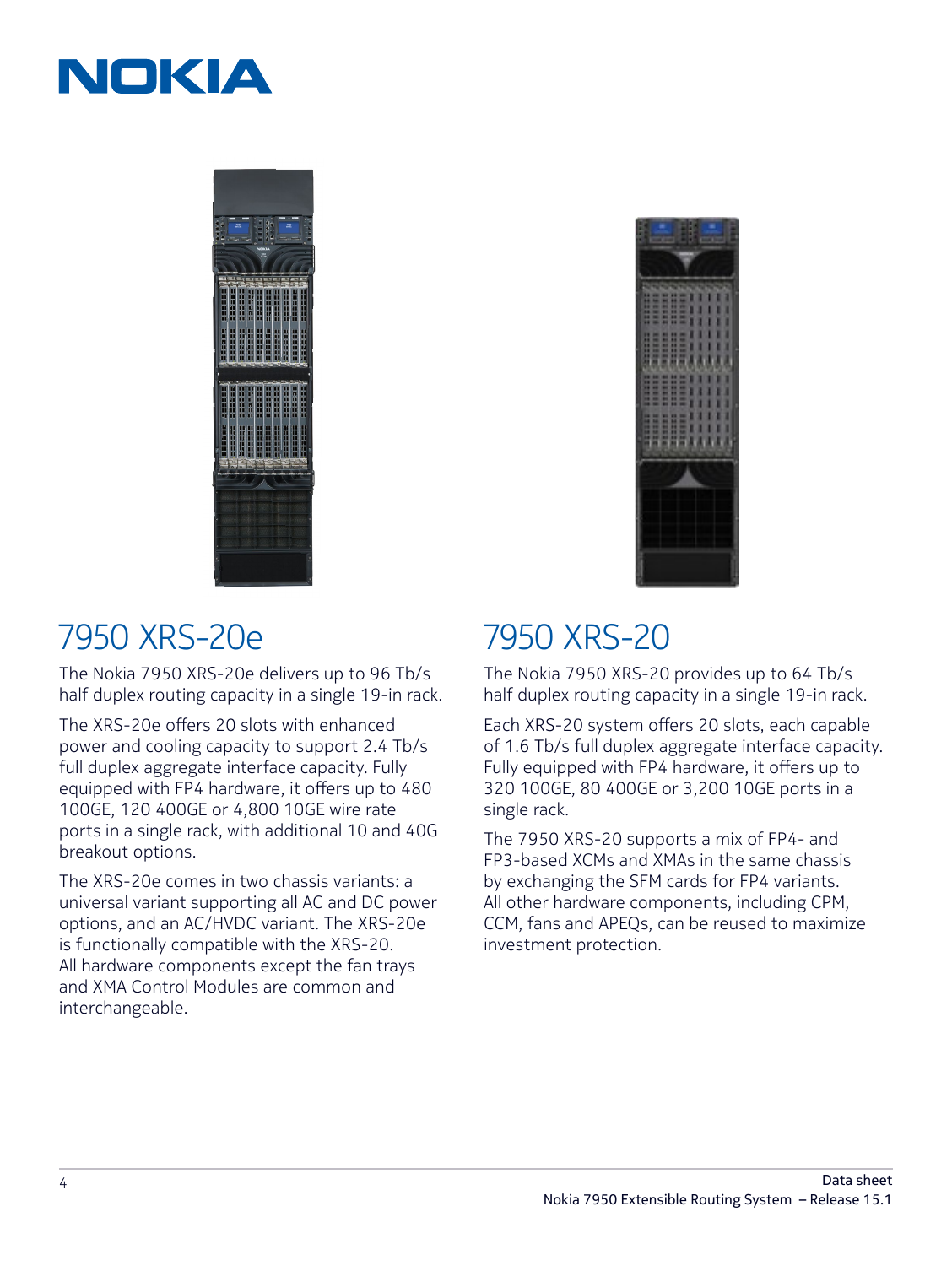

## Hardware overview

All common equipment components are redundant and field replaceable to maximize system uptime.

## **Chassis Control Modules (CCMs)**

Redundant CCMs support operator access to the Nokia 7950 XRS control and management interfaces. The CCMs are located at the top, and each CCM has an LCD touch-screen display and supports interfaces for timing, management, alarms and memory expansions.

## **Advanced Power Equalization Modules (APEQs)**

APEQs provide power for the 7950 XRS and include built-in intelligence to monitor and communicate available power budget versus actual consumed power. The low-voltage DC APEQs deliver up to 4725W each. The high-voltage DC APEQs take 260- 400 V and provide 3,000W each. AC APEQs take 200-240 V single phase and deliver 3,000W each. APEQs support cost-effective modular expansion as required.

## **Fan trays**

Fan trays provide system cooling for the 7950 XRS. Redundant fans can be controlled independently and fan speed is linearly modulated to allow for the optimal balancing of cooling, power and noise. The 7950 XRS-20 supports two stacked horizontal fan trays with 1+1 redundancy. The XRS-20e chassis variants support three side-by-side impeller fan trays with 2+1 redundancy.

## **Switch Fabric Modules (SFMs)**

SFMs enable the line-rate connectivity between all slots of a 7950 XRS chassis. The fabric cards are N+1 redundant with active redundancy and graceful capacity degradation in case multiple SFMs fail. The FP4-based SFM2 supports both FP4 and FP3 XCMs and XMAs, enabling a simple and costefficient upgrade path for existing FP3 configuration by simply replacing the existing FP3-SFM cards. The initial SFM2 variant allows standalone system operation of the 7950 XRS-20 and XRS-20e.

## **Control Processor Modules (CPMs)**

CPMs provide the management, security and control plane processing for the Nokia 7950 XRS. Redundant CPMs operate in a hitless, stateful, failover mode, and support system upgrades from FP3 to FP4 hardware. Central processing and memory are intentionally separated from the forwarding function on the interface modules to ensure utmost system resiliency. Each CPM contains a full FP3 complex to protect the control plane against denial of service attacks.

## **Expandable Media Adapters (XMAs)**

XMAs provide the interface options for the 7950 XRS, including high-density GE, 10GE, 40GE, 100GE and 400GE interfaces. They contain an FP3- or FP4-based forwarding complex that performs typical functions such as packet lookups, traffic classification, processing and forwarding, service enablement and QoS. Each XMA also provides specific interface ports, physical media and optical functions. The broad range of universal interface modules and slot capacities can accommodate multiple networking roles and evolving deployment needs while protecting their 7950 XRS hardware investments.

## **XRS Control Modules (XCMs)**

XMAs are equipped in an appropriate XCM. The XCMs contain a slot-level control plane subsystem and fabric interface to interconnect to the switch fabric modules (SFMs) via the chassis mid-plane. The XRS-20 and 20e each use dedicated XCM variants but share the same XMAs. The FP3 based XCM variants each deliver 800 Gb/s full duplex slot capacity to a pair of 400G XMAs or 200G C-XMAs. The FP4-based XCM2 variant for the XRS-20 delivers 3.2 Tb/s full duplex capacity, while the XRS-20e variant delivers 4.8 Tb/s to a pair of FP4 XMAs. The flexibility and modularity of XCMs and XMAs allow network operators to granularly configure each chassis with its desired mix of interface ports to meet the demands of growing core networks.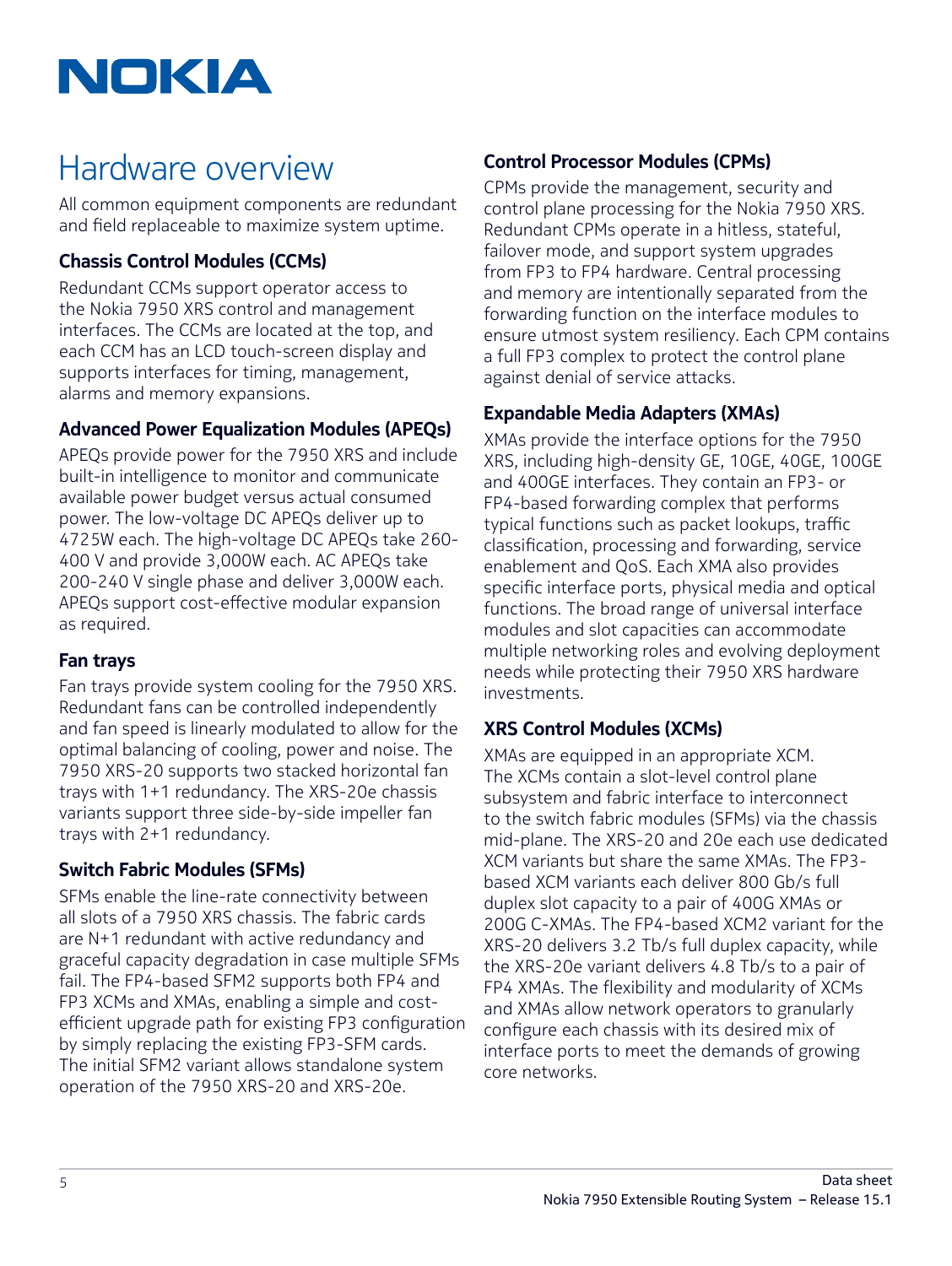

# Technical specifications

### Table 1. Technical specifications for the Nokia 7950 XRS family

|                               | 7950 XRS-20e                                                                                                                                                                                                                           | 7950 XRS-20                                                                                                                                   |  |
|-------------------------------|----------------------------------------------------------------------------------------------------------------------------------------------------------------------------------------------------------------------------------------|-----------------------------------------------------------------------------------------------------------------------------------------------|--|
| System capacity (half duplex) | 16 Tb/s (FP3)/96 Tb/s (FP4)                                                                                                                                                                                                            | 16Tb/s (FP3)/64 Tb/s (FP4)                                                                                                                    |  |
| System design                 | Mid-plane                                                                                                                                                                                                                              | Mid-plane                                                                                                                                     |  |
| Interface slots               | 20                                                                                                                                                                                                                                     | 20                                                                                                                                            |  |
| Number of XMAs                | 20 per system                                                                                                                                                                                                                          | 20 per system                                                                                                                                 |  |
| Common equipment redundancy   | CPM (1+1), CCM (1+1),<br>CPM (1+1), CCM (1+1),<br>DC APEQ (N+1), AC APEC (N+N),<br>DC APEQ (N+1), AC APEC (N+N),<br>SFM (7+1), fan trays (2+1),<br>SFM (7+1), fan trays (1+1),<br>power termination (1+1)<br>power termination $(1+1)$ |                                                                                                                                               |  |
| Hot-swappable modules         | CPM, CCM, XCM, XMA, C-XMA, APEQ, SFM, PIM, PCM, fans                                                                                                                                                                                   | CPM, CCM, XCM, XMA, C-XMA, APEQ, SFM, fans                                                                                                    |  |
| Dimensions                    | 1 standard 19-in rack<br>44 RU<br>• Height: 195.6 cm (77 in)<br>• Width: 44.5 cm (17.5 in)<br>• Depth: 106.3 cm (41.9 in)                                                                                                              | 1 standard 19-in rack<br>39 RU (44 RU with top plenum)<br>• Height: 173 cm (68.25 in)<br>• Width: 44.5 cm (17.5 in)<br>• Depth: 91 cm (36 in) |  |
| Weight* (max)                 | 612.35 (1,350 lb)                                                                                                                                                                                                                      | 535.2 kg (1,180 lb)                                                                                                                           |  |
| Power                         | • -48 V DC (12 60A/80A inputs)<br>• 260-400 V DC (12 inputs)<br>• 200-240 V AC (12 inputs)                                                                                                                                             | • -48 V DC (12 60A/80A inputs)<br>• 260-400 V DC (12 inputs)<br>• 200-240 V AC (12 inputs)                                                    |  |
| Cooling                       | Front/bottom to back                                                                                                                                                                                                                   | Front/bottom to top/back                                                                                                                      |  |

\* Weights and dimensions are approximate and subject to change. Refer to the appropriate installation guide for the current weights and dimensions.

#### Table 2. Nokia 7950 XRS XMA/C-XMA support per chassis type

| XMA types (FP4)        | Ports per XMA  | <b>Connector type</b> | XRS-20e       | <b>XRS-20</b> |
|------------------------|----------------|-----------------------|---------------|---------------|
| 10/40/100GE Universal  | 24             | OSFP28                | 4,800/480/480 | 3,200/320/320 |
| 400GE clear channel    | 6              | CFP8                  | 120           | 80            |
| <b>XMA types (FP3)</b> | Ports per XMA  | <b>Connector type</b> | XRS-20e       | <b>XRS-20</b> |
| 1GBASE (200G C-XMA)    | 36/72          | SFP/CSFP              | 720/1,440     | 720/1,440     |
| 10GBASE (200G C-XMA)   | 20             | $SFP+$                | 400           | 400           |
| 10GBASE (400G XMA)     | 40             | $SFP+$                | 800           | 800           |
| 40GBASE (200G C-XMA)   | 6              | OSFP+                 | 120           | 120           |
| 100GBASE (200G C-XMA)  | 2              | <b>CFP</b>            | 40            | 40            |
| 100GBASE (400G XMA)    | 4              | CXP, CFP2             | 80            | 80            |
| 100G DWDM (200G XMA)   | $\overline{c}$ | LC (OTU4)             | 40            | 40            |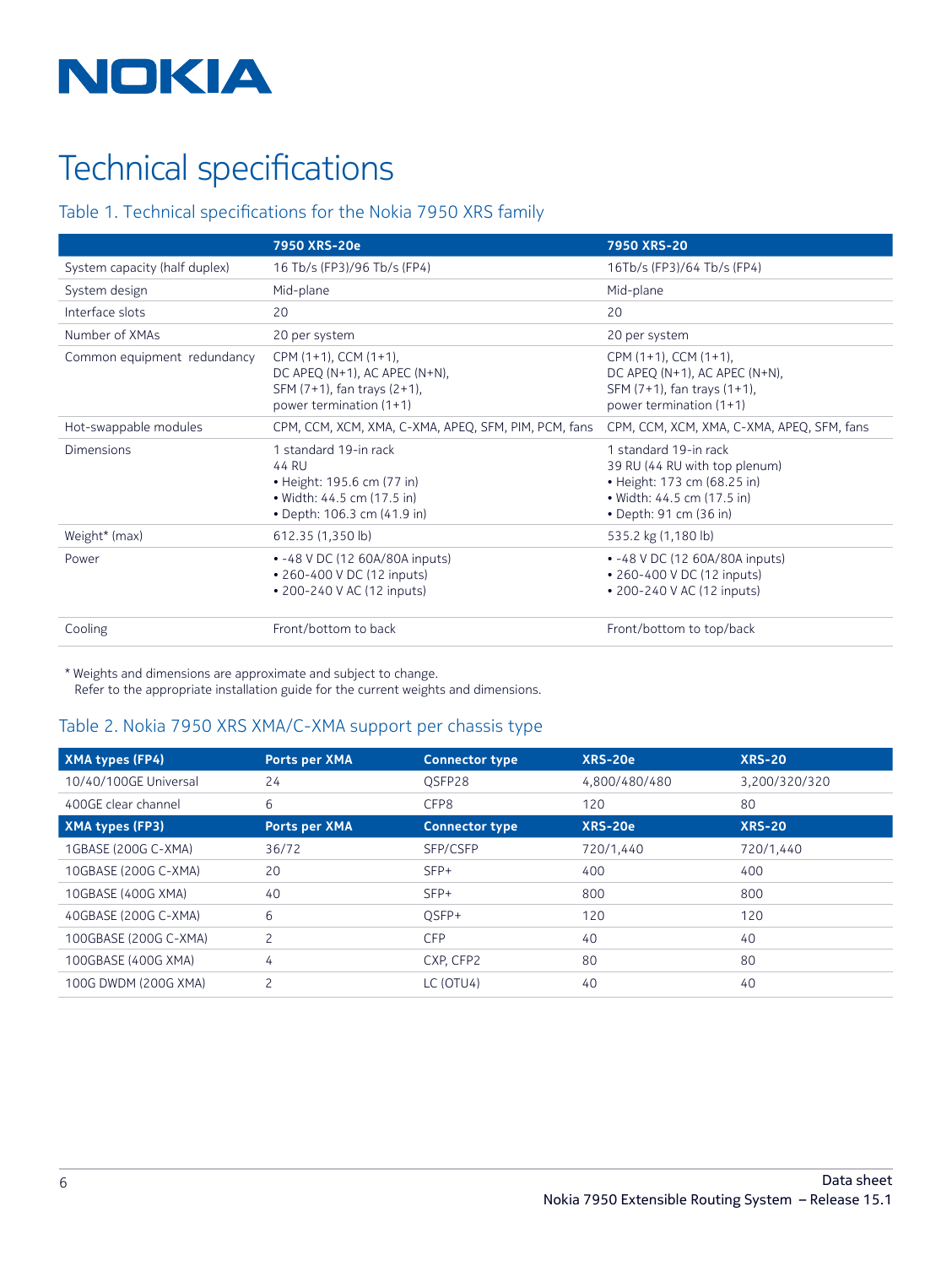

## **Feature and protocol support highlights**

Protocol support within the 7950 XRS family includes (but is not limited to):

- Intermediate System-to-Intermediate System (IS-IS), Open Shortest Path First (OSPF), and Multiprotocol Border Gateway Protocol (MBGP) IPv4 and IPv6 unicast routing
- Internet Group Management Protocol (IGMP), Multicast Listener Discovery (MLD), Protocol Independent Multicast (PIM), and Multicast Source Discovery Protocol (MSDP) IPv4 and IPv6 multicast routing
- MPLS Label Edge Router (LER) and Label Switching Router (LSR) functions, with support for seamless MPLS designs
- Label Distribution Protocol (LDP) and Resource Reservation Protocol (RSVP) for MPLS Signaling and Traffic Engineering with Segment Routing support, Point-to-Point (P2P) and Point-to-Multipoint (P2MP) Label Switched Paths (LSPs) with Multicast LDP (MLDP) and P2MP RSVP, weighted Equal-Cost Multi-path (ECMP), Inter-AS Multicast VPN (MVPN) and Next Generation Multicast VPN (NG-MVPN)
- P2P Ethernet virtual leased lines (VLLs), Ethernet VPNs (EVPNs), EVPN-MLDP, EVPN-VPWS, Virtual Extensible LAN (VXLAN), EVPN-VXLAN to VPLS/ EVPN-VPLS gateway functions
- Multipoint Ethernet VPLS and IP VPNs for use in delivering core infrastructure services
- Ethernet port expansion through remote Nokia 7210 Service Access Switch (SAS) Ethernet satellites, each offering 24/48GE ports over a 4 x 10GE Link Aggregation Group (LAG) under 7950 XRS control
- Unicast Reverse Path Forwarding (uRPF), RADIUS/ TACACS+, and comprehensive control plane protection features for security
- Extensive OAM features, including Cflowd, Ethernet Connectivity Fault Management (CFM) (IEEE 802.1ag, ITU-T Y.1731), Ethernet in the First Mile (EFM) (IEEE 802.3ah), Two-Way Active

Measurement Protocol (TWAMP), Bi-Directional Fault Detection (BFD), and a full suite of MPLS OAM tools, including GMPLS UNI

- Intelligent packet classification, queue servicing, policing and buffer management
- Industry-leading high availability, including nonstop routing, nonstop services, ISSU, fast reroute, pseudowire redundancy, ITU-T G.8031 and G.8032, weighted mixed-speed link aggregation
- Management via CLI, SNMP MIBs, NETCONF/ YANG and service assurance agent (SAA) with comprehensive support through the Nokia NSP
- Multivendor SDN control integration through OpenFlow, PCEP and BGP-LS interface support

### **Environmental specifications**

- Operating temperature: 5°C to 40°C (41°F to 104°F)
- Operating relative humidity: 5% to 85%
- Operating altitude: Up to 4000 m (13,123 ft) at 30°C (86°F)

### Safety standards and compliance agency certifications

- IEC/EN/UL/CSA60950-1
- FDA CDRH 21-CFR 1040
- IEC/EN 60825-1 (applies to optical receivers)
- IEC/EN 60825-2 (applies to optical receivers)

#### EMC emission

- ICES-003 Class A (with EMI/Protection panel)
- FCC Part 15, Subpart B, Class A (with EMI/ Protection panel)
- EN 55032 Class A
- CISPR 32 Class A
- AS/NZS CISPR 32 Class A
- VCCI Class A
- KN 32 Class A
- EN 61000-3-2